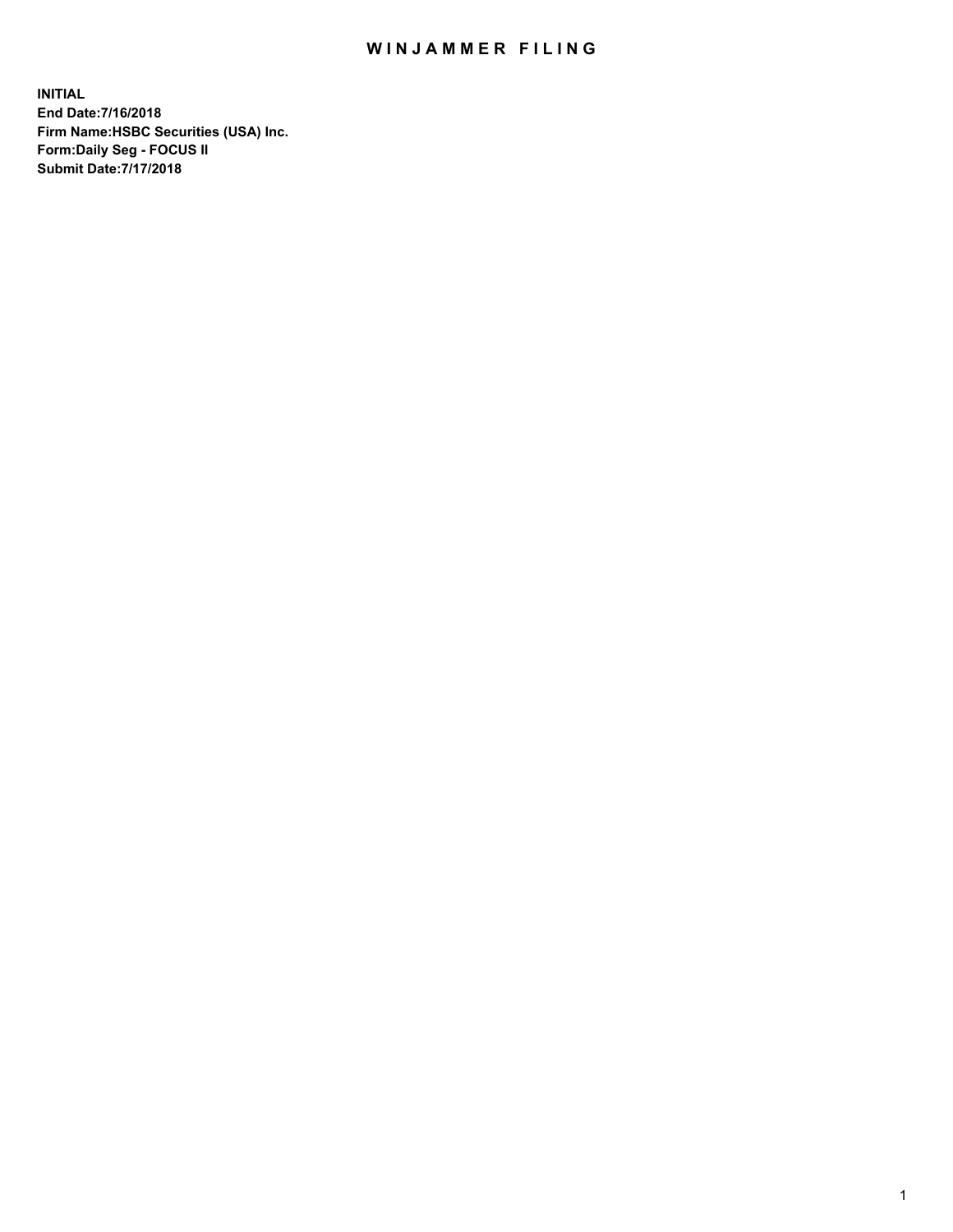**INITIAL End Date:7/16/2018 Firm Name:HSBC Securities (USA) Inc. Form:Daily Seg - FOCUS II Submit Date:7/17/2018 Daily Segregation - Cover Page**

| Name of Company                                                                                                                                                                                                                                                                                                                | <b>HSBC Securities (USA) Inc.</b>                                           |
|--------------------------------------------------------------------------------------------------------------------------------------------------------------------------------------------------------------------------------------------------------------------------------------------------------------------------------|-----------------------------------------------------------------------------|
| <b>Contact Name</b>                                                                                                                                                                                                                                                                                                            | <b>Michael Vacca</b>                                                        |
| <b>Contact Phone Number</b>                                                                                                                                                                                                                                                                                                    | 212-525-7951                                                                |
| <b>Contact Email Address</b>                                                                                                                                                                                                                                                                                                   | michael.vacca@us.hsbc.com                                                   |
| FCM's Customer Segregated Funds Residual Interest Target (choose one):<br>a. Minimum dollar amount: ; or<br>b. Minimum percentage of customer segregated funds required:% ; or<br>c. Dollar amount range between: and; or<br>d. Percentage range of customer segregated funds required between:% and%.                         | 147,000,000<br>$\underline{\mathbf{0}}$<br>0 <sub>0</sub><br>0 <sub>0</sub> |
| FCM's Customer Secured Amount Funds Residual Interest Target (choose one):<br>a. Minimum dollar amount: ; or<br>b. Minimum percentage of customer secured funds required:% ; or<br>c. Dollar amount range between: and; or<br>d. Percentage range of customer secured funds required between: % and %.                         | 25,000,000<br><u>0</u><br>0 <sub>0</sub><br>0 <sub>0</sub>                  |
| FCM's Cleared Swaps Customer Collateral Residual Interest Target (choose one):<br>a. Minimum dollar amount: ; or<br>b. Minimum percentage of cleared swaps customer collateral required:% ; or<br>c. Dollar amount range between: and; or<br>d. Percentage range of cleared swaps customer collateral required between:% and%. | 95,000,000<br><u>0</u><br>00<br>00                                          |

Attach supporting documents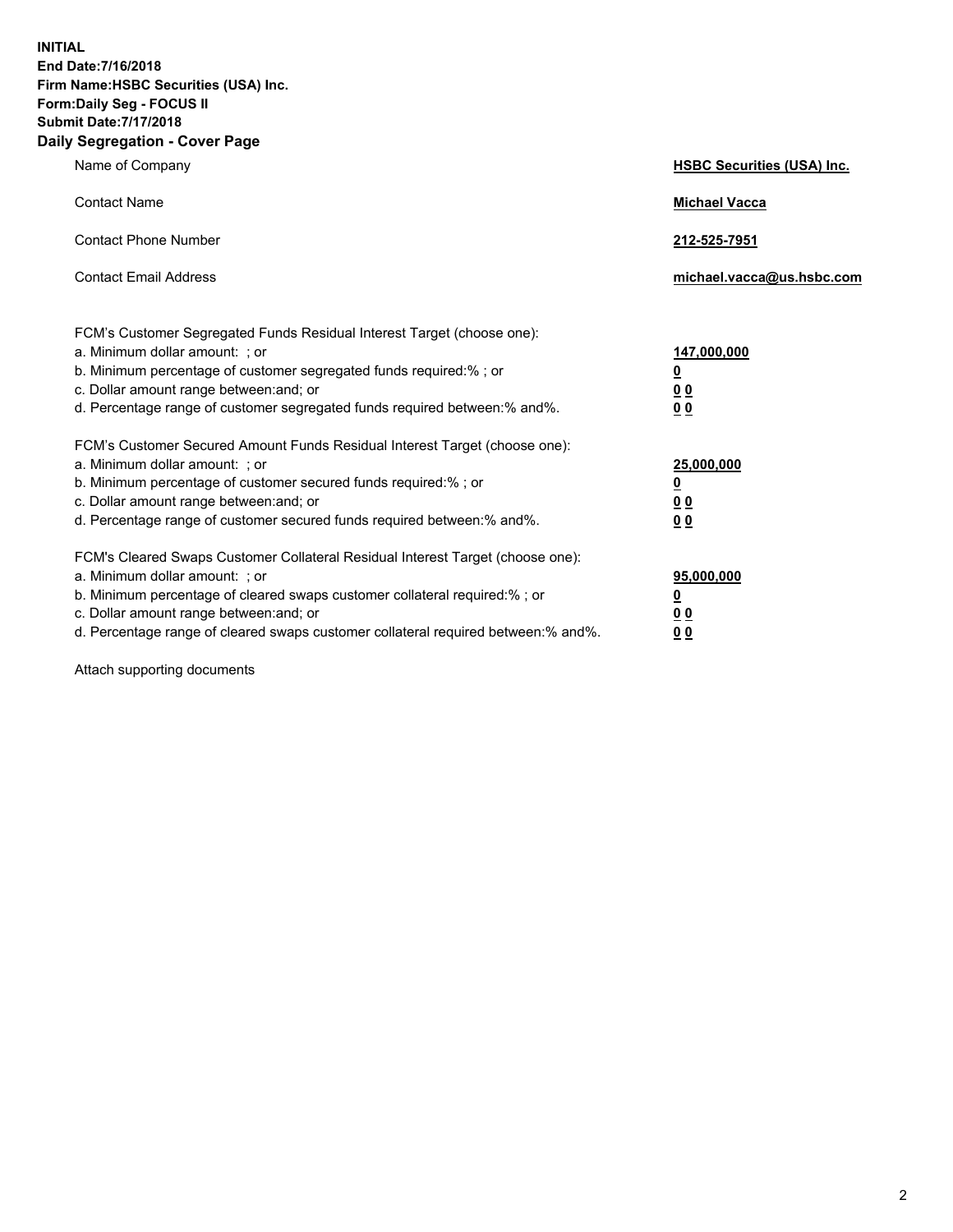**INITIAL End Date:7/16/2018 Firm Name:HSBC Securities (USA) Inc. Form:Daily Seg - FOCUS II Submit Date:7/17/2018**

## **Daily Segregation - Secured Amounts** Foreign Futures and Foreign Options Secured Amounts

|     | Foreign Futures and Foreign Options Secured Amounts                                         |                                |
|-----|---------------------------------------------------------------------------------------------|--------------------------------|
|     | Amount required to be set aside pursuant to law, rule or regulation of a foreign            | $0$ [7305]                     |
|     | government or a rule of a self-regulatory organization authorized thereunder                |                                |
| 1.  | Net ledger balance - Foreign Futures and Foreign Option Trading - All Customers             |                                |
|     | A. Cash                                                                                     | 120,132,186 [7315]             |
|     | B. Securities (at market)                                                                   | 73,072,933 [7317]              |
| 2.  | Net unrealized profit (loss) in open futures contracts traded on a foreign board of trade   | $-7,245,614$ [7325]            |
| 3.  | Exchange traded options                                                                     |                                |
|     | a. Market value of open option contracts purchased on a foreign board of trade              | $0$ [7335]                     |
|     | b. Market value of open contracts granted (sold) on a foreign board of trade                | $0$ [7337]                     |
| 4.  | Net equity (deficit) (add lines 1.2. and 3.)                                                | 185,959,505 [7345]             |
| 5.  | Account liquidating to a deficit and account with a debit balances - gross amount           | 687,234 [7351]                 |
|     | Less: amount offset by customer owned securities                                            |                                |
| 6.  |                                                                                             | -684,576 [7352] 2,658 [7354]   |
|     | Amount required to be set aside as the secured amount - Net Liquidating Equity              | 185,962,163 [7355]             |
|     | Method (add lines 4 and 5)                                                                  |                                |
| 7.  | Greater of amount required to be set aside pursuant to foreign jurisdiction (above) or line | 185,962,163 [7360]             |
|     | 6.                                                                                          |                                |
|     | FUNDS DEPOSITED IN SEPARATE REGULATION 30.7 ACCOUNTS                                        |                                |
| 1.  | Cash in banks                                                                               |                                |
|     | A. Banks located in the United States                                                       | 117,281,491 [7500]             |
|     | B. Other banks qualified under Regulation 30.7                                              | 0 [7520] 117,281,491 [7530]    |
| 2.  | Securities                                                                                  |                                |
|     | A. In safekeeping with banks located in the United States                                   | 29,415,718 [7540]              |
|     | B. In safekeeping with other banks qualified under Regulation 30.7                          | 0 [7560] 29,415,718 [7570]     |
| 3.  | Equities with registered futures commission merchants                                       |                                |
|     | A. Cash                                                                                     | $0$ [7580]                     |
|     | <b>B.</b> Securities                                                                        | $0$ [7590]                     |
|     | C. Unrealized gain (loss) on open futures contracts                                         | $0$ [7600]                     |
|     | D. Value of long option contracts                                                           | $0$ [7610]                     |
|     | E. Value of short option contracts                                                          | 0 [7615] 0 [7620]              |
| 4.  | Amounts held by clearing organizations of foreign boards of trade                           |                                |
|     | A. Cash                                                                                     | $0$ [7640]                     |
|     | <b>B.</b> Securities                                                                        | $0$ [7650]                     |
|     | C. Amount due to (from) clearing organization - daily variation                             | $0$ [7660]                     |
|     | D. Value of long option contracts                                                           | $0$ [7670]                     |
|     | E. Value of short option contracts                                                          | 0 [7675] 0 [7680]              |
| 5.  | Amounts held by members of foreign boards of trade                                          |                                |
|     | A. Cash                                                                                     | 41,618,545 [7700]              |
|     | <b>B.</b> Securities                                                                        | 43,657,215 [7710]              |
|     | C. Unrealized gain (loss) on open futures contracts                                         | <mark>-7,245,614</mark> [7720] |
|     | D. Value of long option contracts                                                           | $0$ [7730]                     |
|     | E. Value of short option contracts                                                          | 0 [7735] 78,030,146 [7740]     |
| 6.  | Amounts with other depositories designated by a foreign board of trade                      | $0$ [7760]                     |
| 7.  | Segregated funds on hand                                                                    | $0$ [7765]                     |
| 8.  | Total funds in separate section 30.7 accounts                                               | 224,727,355 [7770]             |
| 9.  | Excess (deficiency) Set Aside for Secured Amount (subtract line 7 Secured Statement         | 38,765,192 [7380]              |
|     | Page 1 from Line 8)                                                                         |                                |
| 10. | Management Target Amount for Excess funds in separate section 30.7 accounts                 |                                |
| 11. | Excess (deficiency) funds in separate 30.7 accounts over (under) Management Target          | 25,000,000 [7780]              |
|     |                                                                                             | 13,765,192 [7785]              |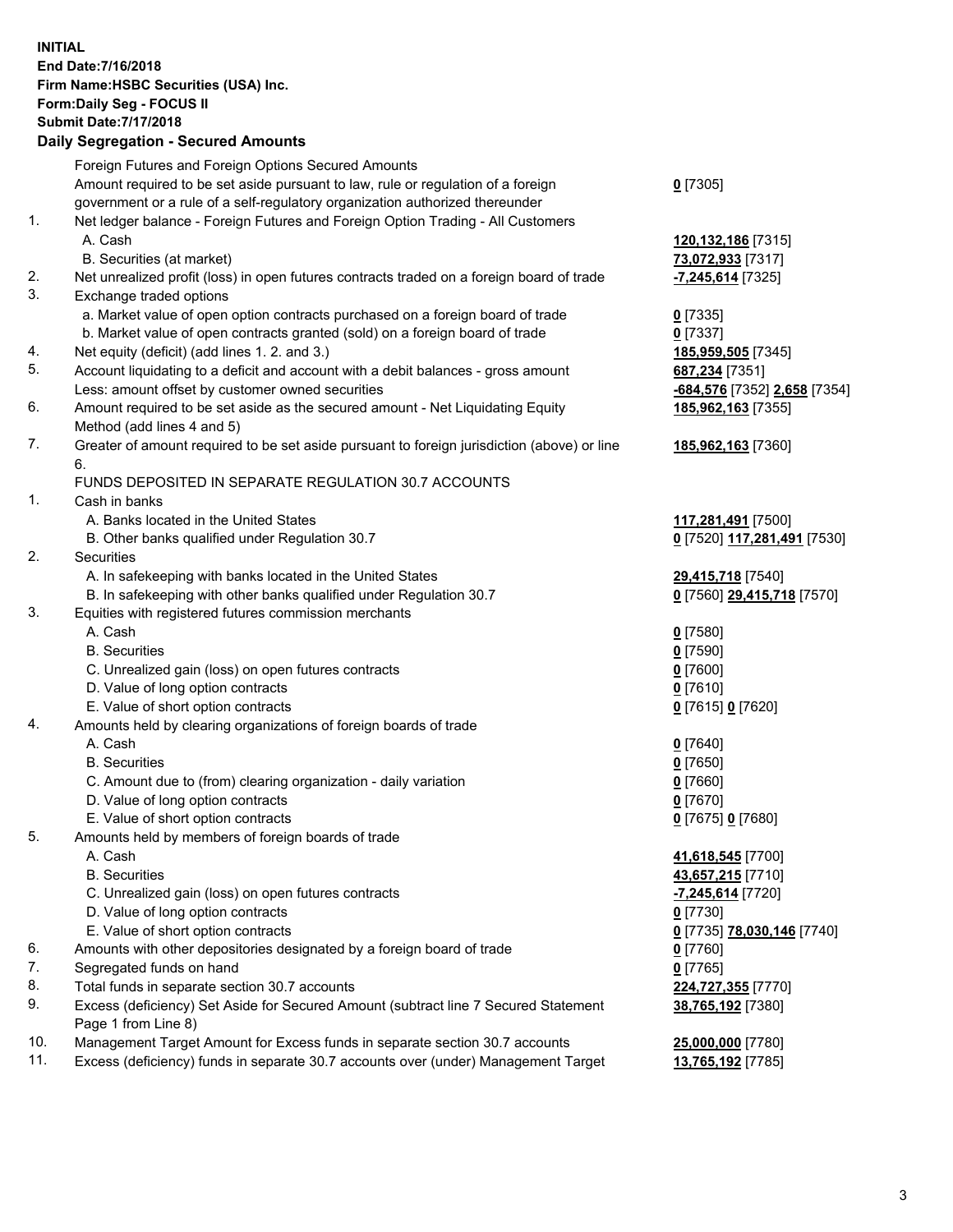**INITIAL End Date:7/16/2018 Firm Name:HSBC Securities (USA) Inc. Form:Daily Seg - FOCUS II Submit Date:7/17/2018 Daily Segregation - Segregation Statement** SEGREGATION REQUIREMENTS(Section 4d(2) of the CEAct) 1. Net ledger balance A. Cash **118,402,922** [7010] B. Securities (at market) **1,611,919,661** [7020] 2. Net unrealized profit (loss) in open futures contracts traded on a contract market **259,317,323** [7030] 3. Exchange traded options A. Add market value of open option contracts purchased on a contract market **249,130,537** [7032] B. Deduct market value of open option contracts granted (sold) on a contract market **-112,133,215** [7033] 4. Net equity (deficit) (add lines 1, 2 and 3) **2,126,637,228** [7040] 5. Accounts liquidating to a deficit and accounts with debit balances - gross amount **12,490,130** [7045] Less: amount offset by customer securities **-12,489,690** [7047] **440** [7050] 6. Amount required to be segregated (add lines 4 and 5) **2,126,637,668** [7060] FUNDS IN SEGREGATED ACCOUNTS 7. Deposited in segregated funds bank accounts A. Cash **26,708,991** [7070] B. Securities representing investments of customers' funds (at market) **0** [7080] C. Securities held for particular customers or option customers in lieu of cash (at market) **393,263,319** [7090] 8. Margins on deposit with derivatives clearing organizations of contract markets A. Cash **519,089,627** [7100] B. Securities representing investments of customers' funds (at market) **0** [7110] C. Securities held for particular customers or option customers in lieu of cash (at market) **1,174,991,717** [7120] 9. Net settlement from (to) derivatives clearing organizations of contract markets **-16,943,926** [7130] 10. Exchange traded options A. Value of open long option contracts **249,130,537** [7132] B. Value of open short option contracts **-112,133,215** [7133] 11. Net equities with other FCMs A. Net liquidating equity **9,260,835** [7140] B. Securities representing investments of customers' funds (at market) **0** [7160] C. Securities held for particular customers or option customers in lieu of cash (at market) **0** [7170] 12. Segregated funds on hand **43,664,625** [7150] 13. Total amount in segregation (add lines 7 through 12) **2,287,032,510** [7180] 14. Excess (deficiency) funds in segregation (subtract line 6 from line 13) **160,394,842** [7190] 15. Management Target Amount for Excess funds in segregation **147,000,000** [7194]

16. Excess (deficiency) funds in segregation over (under) Management Target Amount Excess

4

**13,394,842** [7198]